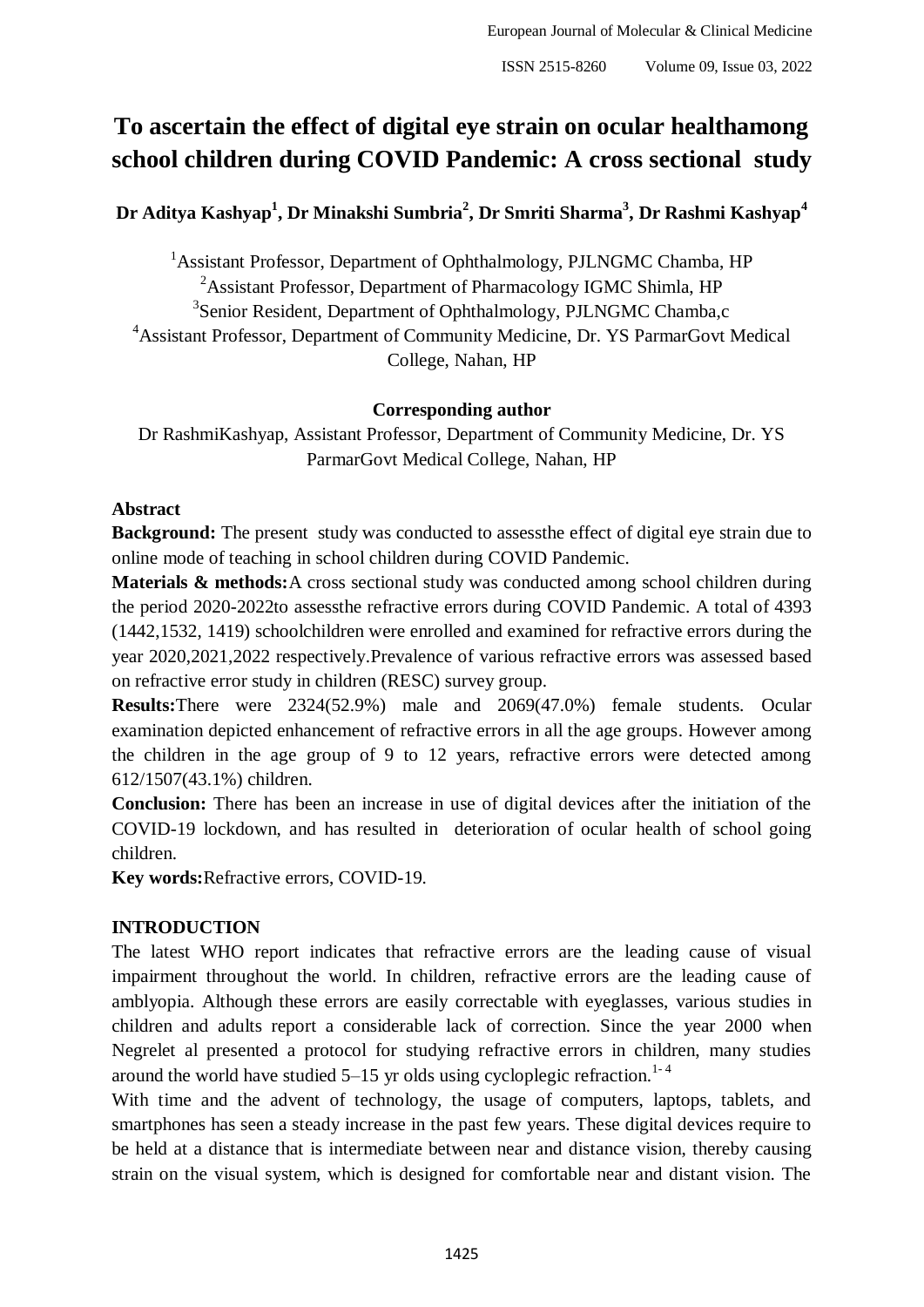emergence of the COVID-19 pandemic and the worldwide lockdown was immediately followed by a drastic increase in the amount of time spent on these gadgets.<sup>5-7</sup>Hence; the present cross sectional study was conducted for assessing the effect of digital strain on refractive errors among school children during COVID Pandemic.

## **MATERIALS & METHODS**

Cross sectional study was conducted among school going children in the hilly terrain of north India in the year 2020,2021 and 2022 respectively.The study period in the year 2020 was the beginning of Covid 19 pandemic prior to lockdown. Strict Covid related protocol was followed during the entire study period. Convenient timing was selected for study based on opening of schools. Permission from school health authorities was sought prior to initiation of study. Written informed consent was taken from the parents/guardian of the students. The survey was conducted by ophthalmologist and trained staff. School children in the age group of five to sixteen years were enrolled in the study. Prevalence of various refractive errors was assessed based on refractive error study in children (RESC) survey group<sup>4</sup>- Myopia (spherical equivalent refractor  $[SER] >= -0.50$  diopter  $[D]$  in either eye, Hyperopia  $(SER \ge +2.00 \text{ D})$ , Astigmatism (cylinder value  $>= -/+0.75$  D). Data was entered and analysed using SPSS-23version.

## **RESULTS**

A total of 4393(1442,1532, 1419) school going children were enrolled and examined for refractive errors during the year 2020,2021,2022 respectively. There were 2324(52.9%) male students 2069(47.0%) students were female. Age distribution showed majority 1665(37.9%) in the age group of 9 to 12 years [Table 1]. Year wise comparative data showed increase in refractive errors amongst all age groups.The various refractive errors assessed were myopia, hyperopia and astigmatism. Comparative data for the year 2020 and 2022 showed the similar status for myopia cases, decrease in hyperopia cases and increase in number of astigmatism cases with 206/1278(16.1%) cases in the year 2020 to 612/1652(41.8) cases in year 2022.[Table 3]

| Variable          | Frequency $n(\%)$ |  |  |  |  |
|-------------------|-------------------|--|--|--|--|
| Sex               |                   |  |  |  |  |
| Male              | 2324(52.9)        |  |  |  |  |
| Female            | 2069(47.0)        |  |  |  |  |
| Age group (years) |                   |  |  |  |  |
| $5 - 8$           | 1665(37.9)        |  |  |  |  |
| $9-12$            | 1507(34.3)        |  |  |  |  |
| $13 - 16$         | 1221(27.7)        |  |  |  |  |

Table 1:Age and sex distribution of school children (n=4393)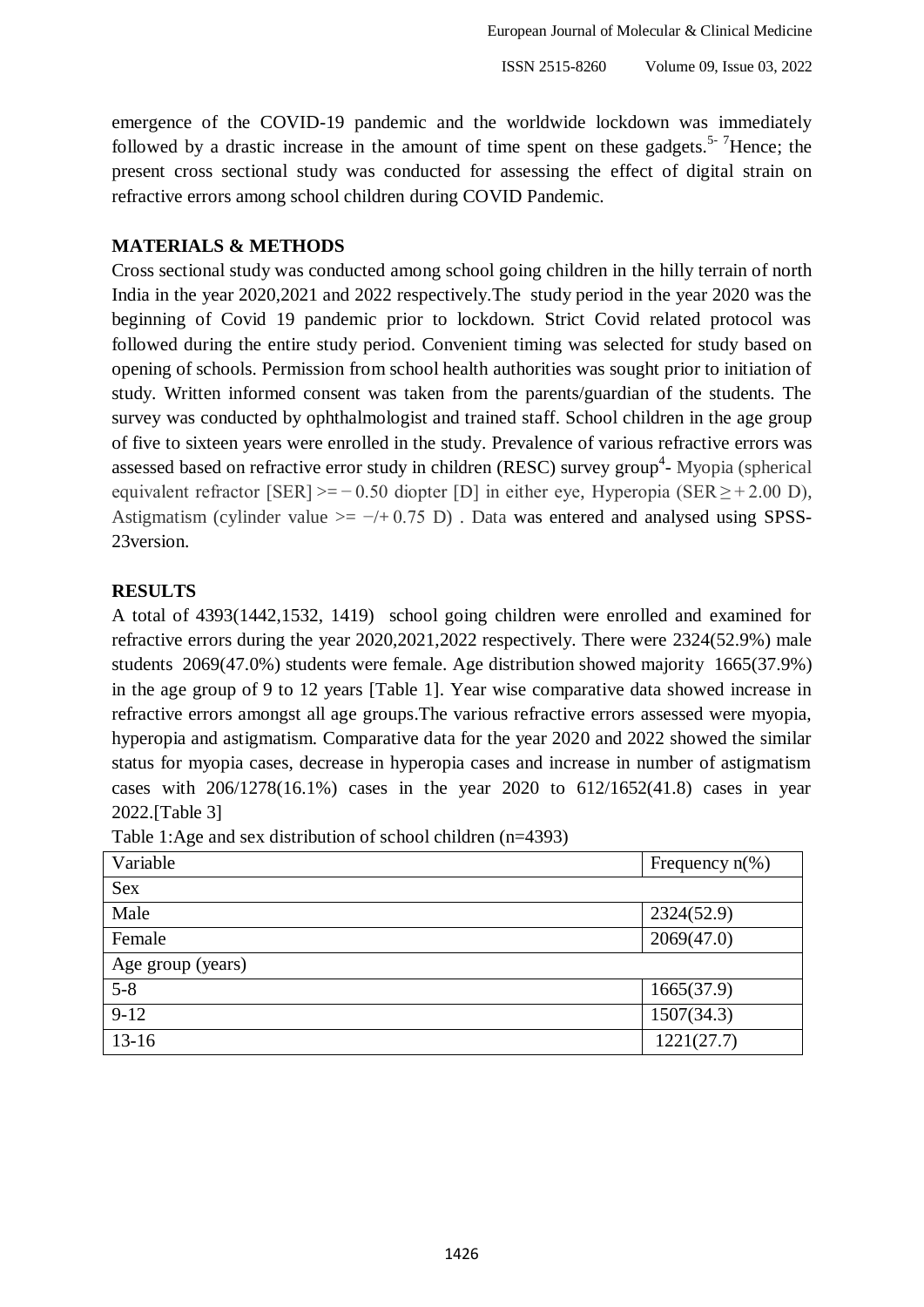| Age group $n(\%)$ |            | Sex $n\%$ ) |           | Refractive error $n(\%)$ |              |             |
|-------------------|------------|-------------|-----------|--------------------------|--------------|-------------|
|                   |            | Male        |           | 2020                     | 2021<br>2022 |             |
|                   |            | Female      |           |                          |              |             |
| $5 - 8$           | 1665(37.9) | 917(55.0)   | 748(44.9) | 477(28.6)                | 586(35.1)    | 602(36.1)   |
| $9 - 12$          | 1507(34.3) | 642(42.6)   | 865(57.3) | 436(28.9)                | 459(30.4)    | 612(40.6)   |
| $13 - 16$         | 1221(27.7) | 765(62.6)   | 456(37.3) | 365(29.8)                | 418(34.2)    | 438(35.8)   |
| Total             | 4393       | 2324        | 2069      | 1278(29.2%)              | 1463(33.3%)  | 1652(37.6%) |

Table 2:Prevalence of refractive errors among school children during study period (2020- 2022)

Table 3:Various refractive errors among school children

| Year             | Myopia $n(\%)$ | Hyperopia $n(\%)$ | Astigmatism. $n(\%)$ |
|------------------|----------------|-------------------|----------------------|
| $2020(n=1278)$   | 323(25.2)      | 749(58.6)         | 206(16.1)            |
| $2021(n=1463)$   | 366(25.0)      | 485(33.1)         | 656(39.7)            |
| $2022(n=1652)$   | 437(26.4)      | 559(33.8)         | 612(41.8)            |
| Total $(n=4393)$ | 1126(25.6)     | 1793(40.8)        | 1474(33.5)           |

Overall astigmatism was present in 33.5 % subjects.

## **DISCUSSION**

Vision plays an important role in a child's development for learning and communication. Uncorrected refractive errors has become a major challenge to the health care policymakers. An estimated 19 million children are visually impaired worldwide of which 12 million are due to refractive errors which could be easily corrected. While many screening programs in schools are being carried out, there is a lack of accurate data in the prevalence of visual impairment.Hence; the present observational study was conducted for assessing the increase in childhood refractive errors during COVID Pandemic.<sup>6-9</sup>

A total of 4393 school going children were analysed during the study period from 2020 to 2022. Prevalence of refractive errors among school going children in the year 2020, 2021 and 2022

was1278(29.2%),1463(33.3%) and 1652(37.6%) respectively. Alvarez-Peregrina C et al investigated the impact of home confinement during the COVID-19 pandemic in the schoolaged children. A cross-sectional study in children between 5 and 7 years old that completed a visual screening and a questionnaire about their lifestyles at opticians was conducted. Statistical analysis to compare lifestyles pre and post confinement, and vision in 2020 versus a similar cohort examined at the same opticians in 2019, was conducted. Children spent less time outdoors and more time doing near work in 2020 than in 2019 ( $p \le 0.001$ ). There was a significant decrease of the spherical equivalent. Lifestyles of Spanish children changed during the home confinement at the beginning of 2020. Together with changes in their lifestyles, spherical equivalents have decreased, which implies higher figures of myopia for children aged between 5 and  $7.^{10}$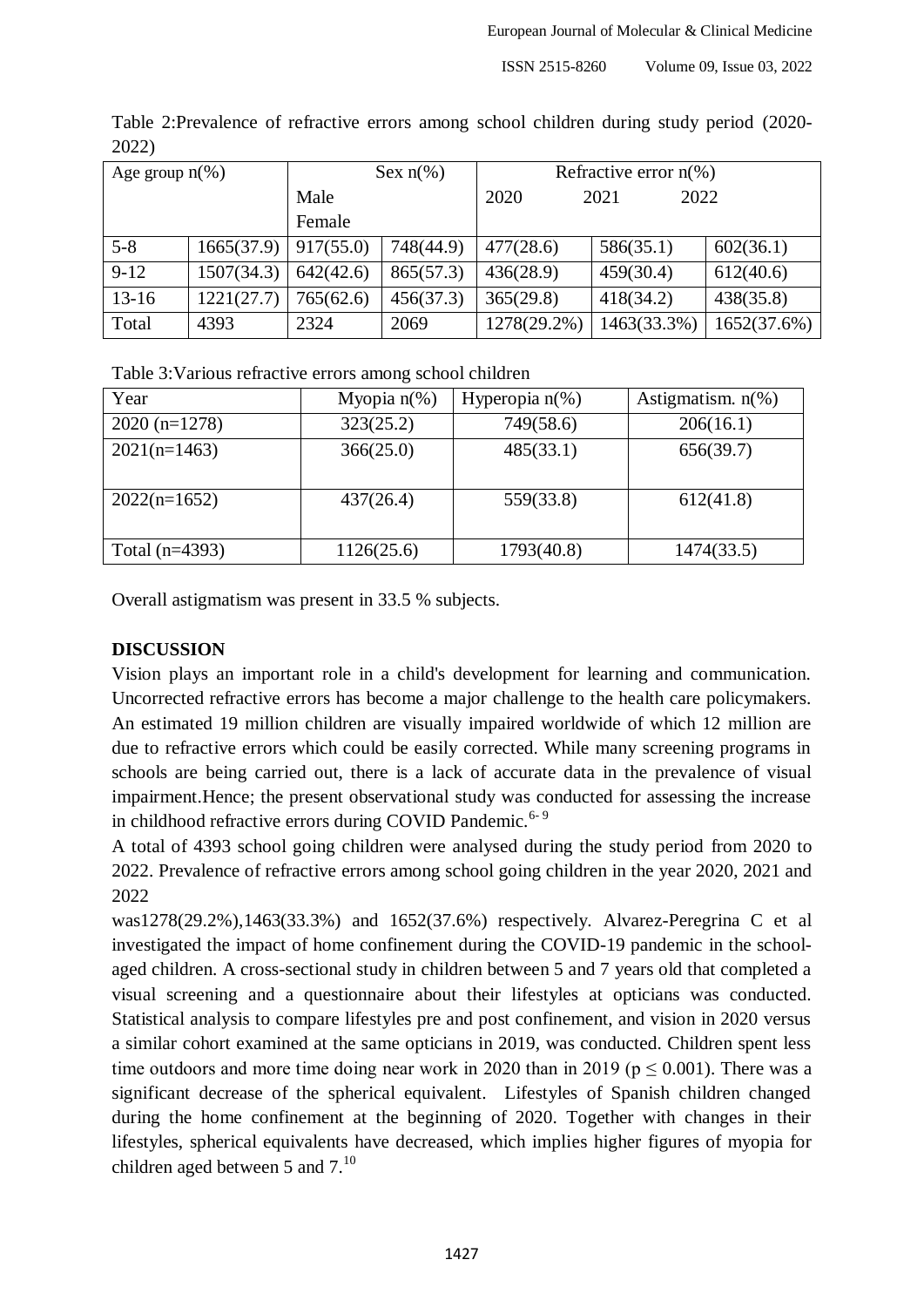Wang J et al assessed 194904 photoscreening tests conducted in 123 535 children, a substantial myopic shift (−0.3 diopters) was noted after home confinement due to coronavirus disease 2019 for children aged 6 to 8 years. The findings of our study are contrary to Wang J et al which showed that prevalence of myopia increased 1.4 to 3 times in 2020 compared with the previous 5 years. Our study however showed no increase of myopia in the subsequent years. However there was significant increase in the number of cases of astigmatism. Home confinement due to coronavirus disease 2019 appeared to be associated with a substantial myopic shift in children; younger (aged 6-8 years) children's refractive status may be more sensitive to environmental changes than older children, given that they are in an important period for the development of myopia.<sup>11</sup>Bahkir FA et al assessed the impact of the lockdown on digital device usage, and consequently, the ocular surface health implications and circadian rhythm abnormalities related to digital eye strain. An open online survey was sent through various social media platforms and was open for a period of 2 weeks. A total of 407 usable responses were obtained; the average age of respondents was 27.4 years. Typically, 93.6% of respondents reported an increase in their screen time since the lockdown was declared. The average increase in digital device usage was calculated at about  $4.8 \pm 2.8$  h per day. The total usage per day was found to be  $8.65 \pm 3.74$  hours. Sleep disturbances have been reported by 62.4% of people. Typically, 95.8% of respondents had experienced at least one symptom related to digital device usage, and 56.5% said that the frequency and intensity of these symptoms increased since the lockdown was declared. The study highlighted the drastic increase in use of digital devices after the initiation of the COVID-19 lockdown, and along with it, the slow deterioration of ocular health across all age groups.<sup>12</sup>

### **CONCLUSION**

From the above results, the authors concluded that there has been an increase in use of digital devices during the era of COVID-19 pandemic, and has resulted in deterioration of ocular health among school going children.

#### **REFERENCES**

- 1. Pascolini D, Mariotti SP. (2012). Global estimates of visual impairment: 2010. Br J Ophthalmol, 96( 5): 614–18.
- 2. Brown SA, Weih LM, Fu CL, Dimitrov P, Taylor HR, McCarty CA. (2000). Prevalence of amblyopia and associated refractive errors in an adult population in Victoria, Australia. Ophthalmic Epidemiol, 7( 4): 249–58.
- 3. Yekta A, Fotouhi A, Hashemi H, Dehghani C, Ostadimoghaddam H, Heravian J, Derakhshan A, Yekta R, Rezvan F, Behnia M, Khabazkhoob M. (2010). The prevalence of anisometropia, amblyopia and strabismus in schoolchildren of Shiraz, Iran. Strabismus, 18( 3): 104–10.
- 4. Negrel AD, Maul E, Pokharel GP, Zhao J, Ellwein LB. (2000). Refractive Error Study in Children: sampling and measurement methods for a multi-country survey. Am J Ophthalmol, 129( 4): 421–26.
- 5. Montes-Micó R., Ferrer-Blasco T. Distribution of refractive errors in Spain. Doc. Ophthalmol. 2000;101:25–33.